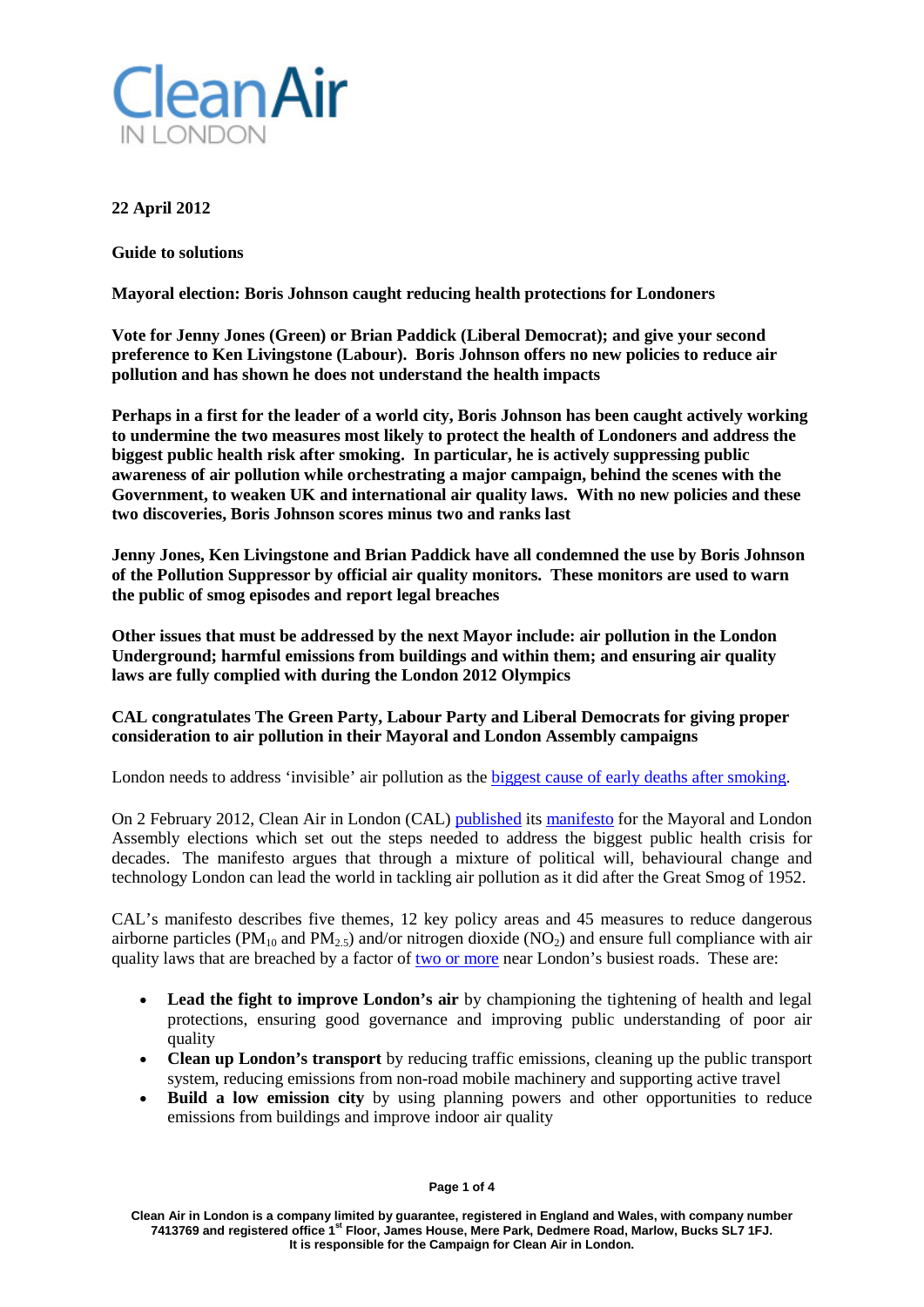

- **Protect the most vulnerable** through a focus on children, the elderly, the poor and ethnic minorities
- **Ensure a legacy from the Olympic Games** by delivering a low emission Olympics and more

Underpinning these themes are several principles. First: 'The London Matrix' which shows that by complying fully with air quality laws in London (or any large city) it is possible to show the world how to tackle wider air pollution, climate change and sustainability issues in all big cities. Second: 'The London Circles' which are two overlapping circles representing traffic measures to address congestion and harmful emissions with each offering secondary benefits for the other. Third: 'The London Principle' which states it may be necessary to accept a 1% increase in carbon dioxide  $(CO<sub>2</sub>)$ emissions to achieve a 10% reduction in harmful emissions (and vice versa). Fourth: sustainable solutions require emissions to be reduced at source; off-setting measures are never sound since they do not stop human exposure to harmful emissions and sooner or later they have no effect.

CAL's analysis of the Mayoral manifestos focused on their commitments to reduce air pollution over the next four years including statements and actions during the election campaign. Only Boris Johnson offers no new policies. In general, the other main candidates have aligned their policies with CAL's manifesto and prioritised: (i) leadership to address poor air quality; (ii) cleaning up the bus fleet; (iii) a new approach to low emission zones (LEZs); (iv) improving suburban rail services; and (v) supporting cycling. More specifically, the issues that distinguish the candidates include:

## Jenny Jones (Green)

The [Greens](http://london.greenparty.org.uk/assets/images/londonimages/manifesto2012/Green_Party_manifesto_london2012_download.pdf) have made the most strident commitment to air quality, stating that they will 'comply with air quality laws, urgently developing plans to meet this commitment whether the Government plays its part or not'. Only the Greens make a commitment to address immediately emissions from buses promising to 'retrofit all buses immediately if technology is shown to work'. The Greens will 'ensure that all new buses are low emission hybrid, hydrogen or electric models within one year of being elected and that the entire fleet runs on this technology by 2016'. The Greens and Liberal Democrats want a new approach to LEZs and advocate an additional smaller LEZ for central London. The Greens also advocate an additional LEZ around Heathrow. Only the Greens specifically mention working with the Government to reduce emissions from trains.

#### Brian Paddick (Liberal Democrat)

The [Liberal Democrats](http://libdems4london.org.uk/en/) will 'revise the Air Quality Strategy to set out exactly what needs to be done and by whom to achieve clean, healthy air for Londoners'. While Labour and the Greens have produced proposals to electrify the London bus fleet, the Liberal Democrats have made a very convincing case for their 'Big Switch' to move London's bus, taxi and public service vehicles to battery electric propulsion. The Liberal Democrats and Greens want a new approach for LEZs and advocate an additional smaller LEZ for central London. The Liberal Democrats, Greens and Labour support measures to make cycling safer and more attractive. All three want to expand London's network of 'Greenways' and support London boroughs to expand 20 mph zones in residential areas.

### Ken Livingstone (Labour)

[Labour](http://www.labour.org.uk/) will engage directly with the European Commission 'to agree a plan for how London can meet European air quality standards'. Labour has made a commitment to run a trial of battery electric

#### **Page 2 of 4**

**Clean Air in London is a company limited by guarantee, registered in England and Wales, with company number 7413769 and registered office 1st Floor, James House, Mere Park, Dedmere Road, Marlow, Bucks SL7 1FJ. It is responsible for the Campaign for Clean Air in London.**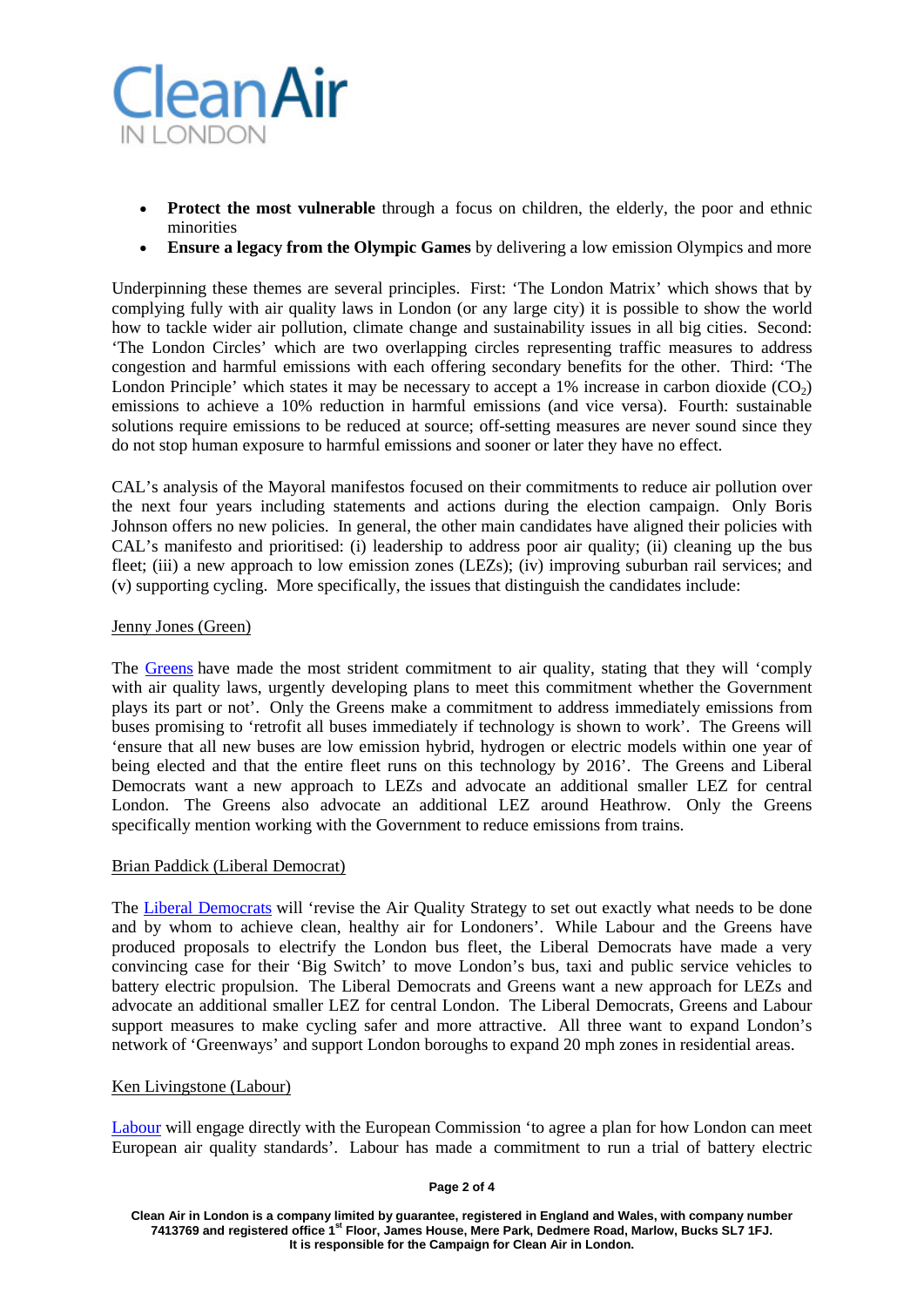

buses that use induction (i.e. wireless) charging. Labour wants to establish 'Clean Air Zones' around schools. Labour, Greens and Liberal Democrats support measures to make cycling safer and more attractive. They all want to expand London's network of 'Greenways' and support London boroughs to expand 20 mph zones in residential areas.

## Boris Johnson (Conservative)

Astonishingly, [Boris Johnson](http://www.backboris2012.com/manifesto) has no new policies in his manifestos to reduce air pollution. The Conservatives (mistakenly) downplay air quality as a significant problem for London and include it in their economy manifesto. Mayor Johnson demonstrates his lack of understanding of the issues by promising to 'continue a 100% congestion charge discount for low emission vehicles so there is a real financial incentive for Londoners to drive the cleanest vehicles available' when it is a measure aimed at reducing  $CO<sub>2</sub>$  emissions that increases the number of vehicles entering the zone and encourages those producing the most harmful emissions i.e. diesel. In a separate [media release,](http://media.backboris2012.com/pressrelease/ken-livingstone-sky-news-dabate-false-claims/) Boris Johnson's campaign team claims Stockholm and Zurich have worse air quality than London which is laughable if it did not show such a serious lack of understanding. Boris Johnson has also confirmed his commitment to measures at  $PM_{10}$  hotspots which include using the Pollution Suppressor in front of air quality monitoring stations (despite this being condemned by the three other candidates).

With no new policies. Boris Johnson has been given a negative score because he has been caught:

- Actively suppressing public awareness of air pollution
- Using the [Pollution Suppressor](http://cleanairinlondon.org/hot-topics/public-health-fraud/) in front of the air quality monitors most-used to warn the public during smog episodes and report legal breaches; and
- Failing to warn people during [smog episodes](http://www.londonair.org.uk/london/asp/publicepisodes.asp?region=0) even when [healthy people](http://www.londonair.org.uk/london/asp/airpollutionhealth.asp?HealthPage=HealthAdvice) may be at risk.
- Actively campaigning, with the Government, to weaken UK and international air quality laws
- [Helped establish](http://mqt.london.gov.uk/mqt/public/question.do?id=40550) an organisation involving other 11 European regions to weaken air pollution laws
- [Lobbying to weaken](http://www.euractiv.com/sustainability/industrial-regions-seek-flexible-news-509597) air pollution laws including through the media
- [Refusing to disclose](http://www.whatdotheyknow.com/request/request_for_information_re_gla_a#outgoing-196618) details of his communications with other lobbying [European regions](http://en.vleva.eu/AIR-page)

Boris Johnson is being supported by the Government in both negative activities. More particularly, the Government has: confirmed its support for the use of the <u>Pollution Suppressor</u> and issued a [non](http://www.defra.gov.uk/news/2012/04/03/air-pollution/)[smog alert](http://www.defra.gov.uk/news/2012/04/03/air-pollution/) on 3 April in response to [media concern](http://www.telegraph.co.uk/earth/environment/9176249/Air-quality-doubts-over-the-London-Olympics.html) on the [issue](http://www.telegraph.co.uk/health/healthnews/9190466/Life-wont-be-the-same-without-antibiotics.html) and; and stated it will 'use the European Commission [review of air quality legislation,](http://cleanairinlondon.org/wp-content/uploads/CAL-177-pb13728-red-tape-environment.pdf) expected in 2013, to seek amendments to the Air Quality Directive which reduce the infraction risk faced by most Member States, especially in relation to nitrogen dioxide provisions' (page 7).

After a detailed analysis of the manifestos for the Mayoral election, CAL encourages voters to: choose Jenny Jones (Green) (who scored nine out of 10) or Brian Paddick (Liberal Democrat) (eight out of ten); and give their second preference to Ken Livingstone (Labour) (seven out of 10). Boris Johnson (Conservative) scored minus two out of 10 and ranks last.

Other issues that must still be addressed by the next Mayor include: air pollution in the London Underground; harmful emissions from buildings and within them; and ensuring air quality laws are fully complied with during the London 2012 Olympics.